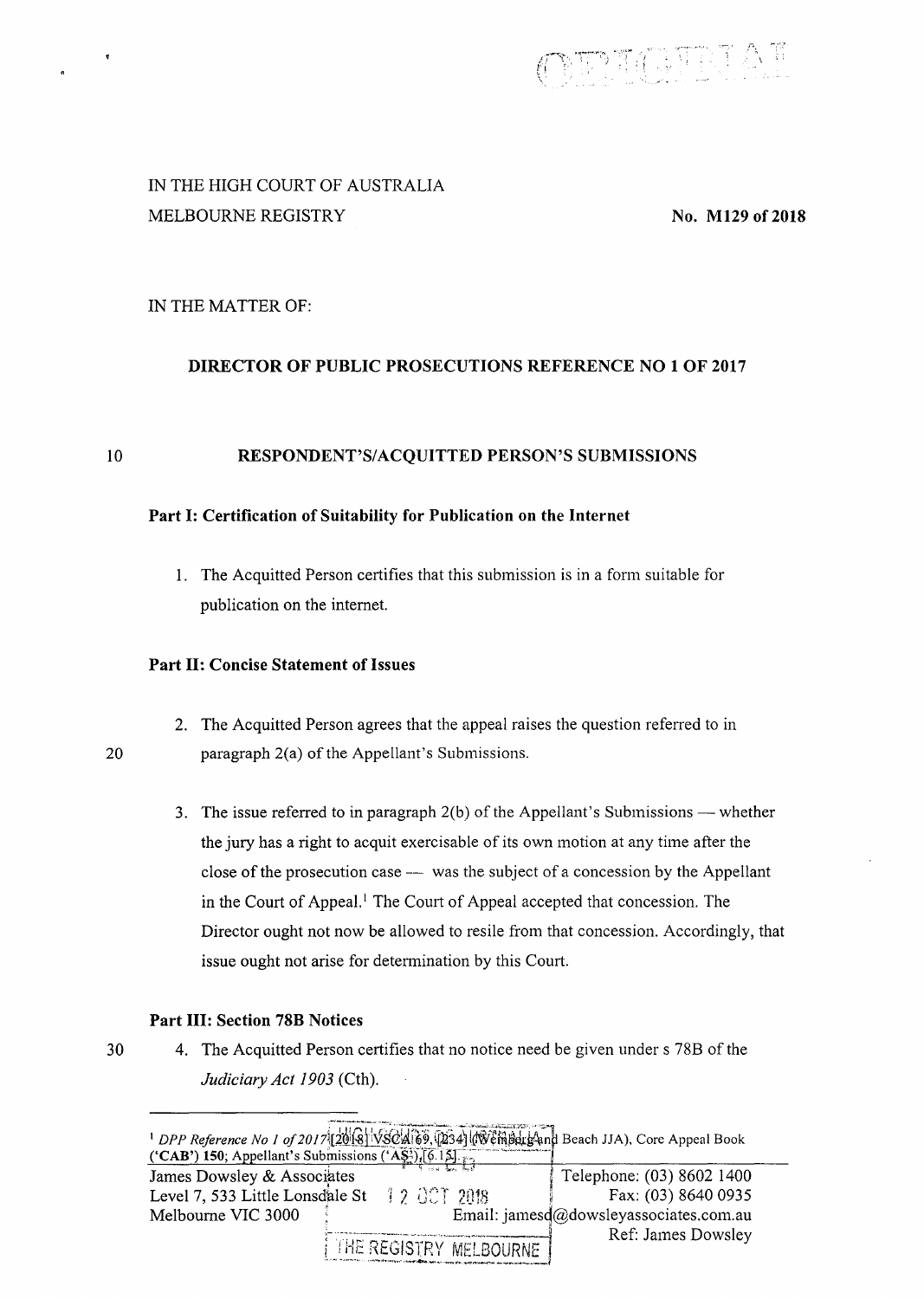#### Part IV: Statement of Material Facts

- 5. The Acquitted Person accepts the accuracy of the statement of material facts in the Appellant's Submissions ('AS'): AS [5.1]-[5. 7]. The Acquitted Person also accepts the accuracy of the Appellant's Chronology, save that:
	- a. on page 2, '23 November 2018' should read '23 November 2016'; and
	- b. on page 2, in relation to the second 'choice' of which the jury were informed on 23 November 2016, see also CAB 47; and
	- c. on page 3, '23 March 2017' should read '23 March 2018'.

#### 10

20

6. The Acquitted Person adds that in the course of delivering a *Prasad* direction to the jury on 23 November 2016, the trial judge:

- a. informed the jury that it had the right, if it chose to exercise it, to bring in verdicts of not guilty in relation to the offence of murder and the alternative charge of manslaughter at the conclusion of the prosecution case;<sup>2</sup> and
- b. informed the jury that it could indicate that it wished to hear more in relation to the charges; $3$  and
- c. informed the jury that determination of the facts is a matter for the jury;<sup>4</sup> and
- d. informed the jury that in all criminal trials a jury has the right to bring in verdicts of not guilty at the conclusion of the prosecution case;<sup>5</sup> and
- e. gave the jury directions as to the elements of murder and the alternative charge of manslaughter;<sup>6</sup> and
- f. gave the jury a brief summary of the main evidence relevant to its consideration of the charges, together with directions on self-defence.<sup>7</sup>

#### Part V: Statement of Argument

#### *The Prasad direction*

30

7. In *R v Prasad*,<sup>8</sup> King CJ stated that:

<sup>&</sup>lt;sup>2</sup> DPP v [Accused Person], Trial Transcript, 23 November 2006, 695 (CAB 24).<sup>3</sup> Ibid.

<sup>4</sup> Ibid 696 (CAB 25).

*<sup>5</sup>*Ibid.

<sup>&</sup>lt;sup>6</sup> Ibid 697-704; 710-17 (CAB 26-33; 39-46).<br><sup>7</sup> Ibid 704-710 (CAB 33-39).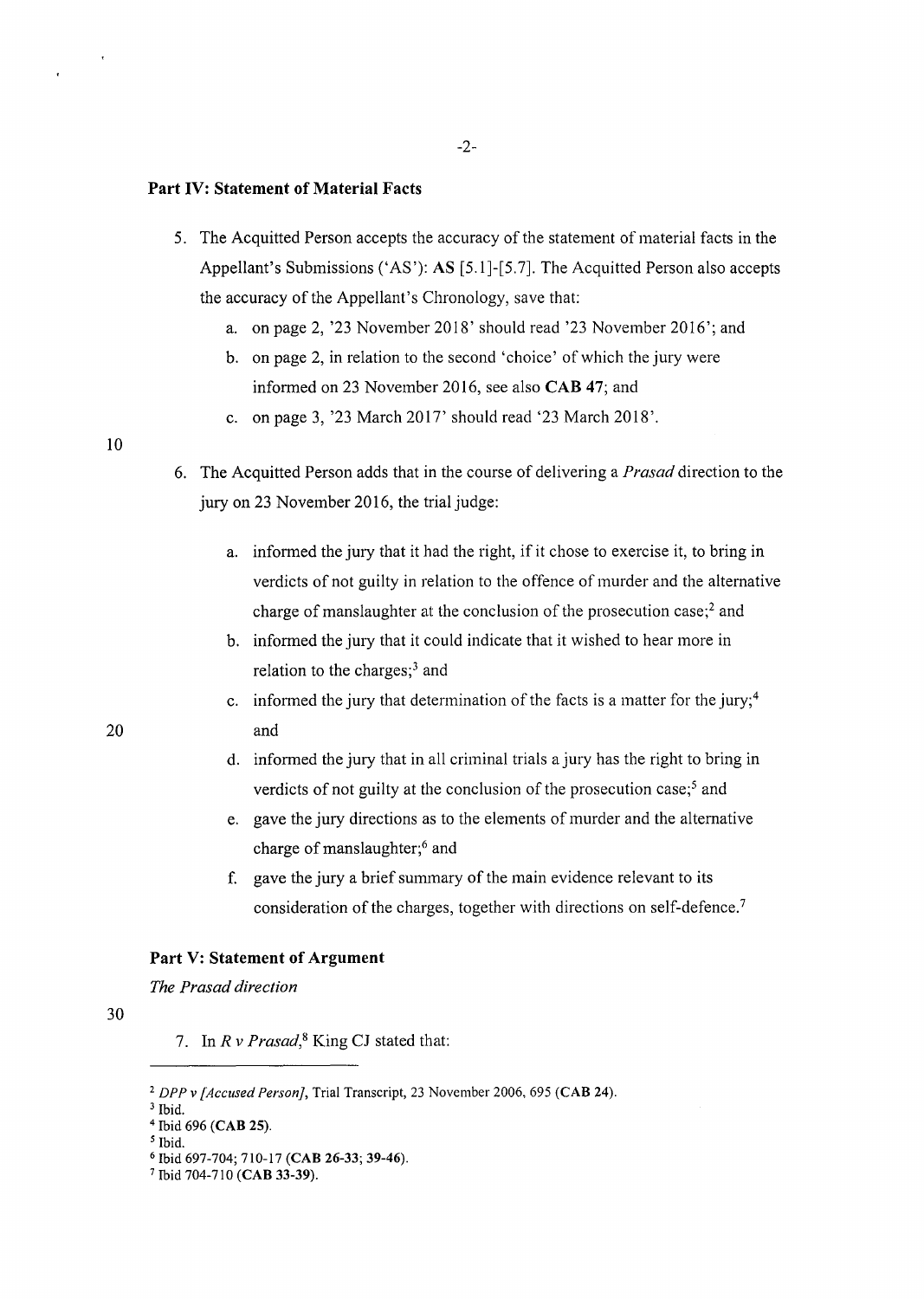It is, of course, open to the jury at any time after the close of the case for the prosecution to inform the judge that the evidence which they have heard is insufficient to justify a conviction and to bring in a verdict of not guilty without hearing more. It is within the discretion of the judge to inform the jury of this right, and if he decides to do so he usually tells them at the close of the case for the prosecution that they may do so then or at any later stage of the proceedings.<sup>9</sup>

8. In modem practice, a *Prasad* direction has the features described at paragraph 6 above. The direction informs the jury that it has a right (which it may choose to exercise) to return verdicts of not guilty after the close of the prosecution case. When given, there will also then be directions as to the elements of the offence charged and an outline of the evidence relevant to the jury's determination. The jury will be directed (or reminded) that the decision on the facts of the case is a matter for it alone.

9. The decision to give a *Prasad* direction is within the discretion of the trial judge. <sup>10</sup> The direction ought to be given 'quite simply and shortly'.<sup>11</sup> While the trial judge's assessment of the strength of the prosecution case is relevant to the detennination whether to give a *Prasad* direction, the judge must avoid conveying to the jury the results of his or her assessment.<sup>12</sup> The direction should 'not ordinarily be given in a case of any significant complexity'.<sup>13</sup> The case must be one where a simple and short direction will be sufficient in circumstances where the jury will not have heard closing addresses from counsel or a full summing-up from the trial judge.<sup>14</sup> The direction should be given 'sparingly'.<sup>15</sup> A conclusion that it would be inappropriate to exercise the discretion to give a *Prasad* direction in one case (or, indeed, most cases) cannot be used as the basis for a general conclusion that the giving of the direction is, in all cases, 'contrary to law'.

8 (1979) 23 SASR I6I *('Prasad').* 

10

 $\ddot{\phantom{1}}$ 

<sup>&</sup>lt;sup>9</sup> Ibid 163.<br><sup>10</sup> R v Reardon (2002) 186 FLR 1, 32-33 [153] (Simpson J).

<sup>&</sup>lt;sup>11</sup> *R v Pahuja* (1987) 49 SASR 191, 218 (Cox J) ('*Pahuja'*).<br><sup>12</sup> *R v Reardon* (2002) 186 FLR 1, 33 [157] (Simpson J).

<sup>&</sup>lt;sup>13</sup> DPP Reference No 1 of 2017 [2018] VSCA 69, [264] (Weinberg and Beach JJA) (CAB 158). See also *R v White* [20I2] NSWSC 472, [6]-[7) (R A Hulme J).

<sup>14</sup> *Seymour v The Queen* (2006) 162 A Crim R 567, 595 (66] (Hunt AJA).

<sup>&</sup>lt;sup>15</sup> Pahuja (1987) 49 SASR 191, 201 (Cox J).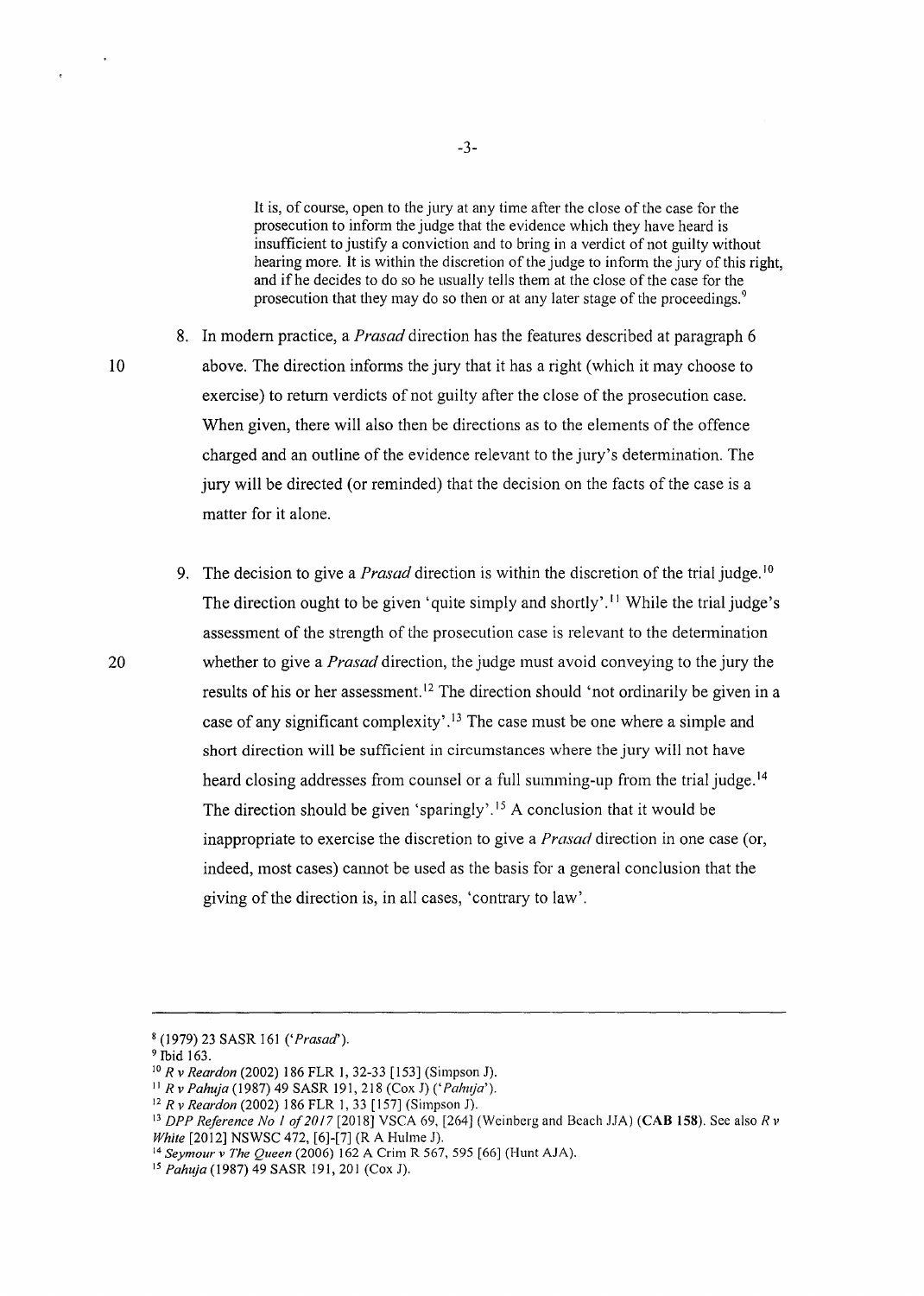10. The direction in this case, which can be considered 'typical' (apart perhaps from its length), <sup>16</sup> invited the jury to consider there and then whether it was in a position to bring in verdicts of not guilty, or whether it wished to continue. It was an invitation to the jury to consider its position, albeit at an earlier stage than in 'usual' trial procedure. Nothing in what was said compelled the jury to decide the matter one way or the other. Rather, the jury made its decision after hearing the trial judge emphasise that the determination of the facts was a matter for it alone.<sup>17</sup> It is most improbable that, after hearing that direction (together with a direction that in all criminal trials the jury has the right to return a verdict of not guilty at the close of the prosecution case), the jury would have perceived the direction as 'an invitation to acquit': cf AS [6.41]. The direction is not an invitation to bring in a particular verdict, but an invitation to the jury to consider whether to exercise its option to bring in a verdict of not guilty at the close of the prosecution case, or to continue. It is entirely speculative to assert that the jury would view the direction as an invitation to acquit.

#### *History and precedent*

- 11. The *Prasad* direction has a long history. It has been given in many cases,<sup>18</sup> and, in many others, trial judges have decided against giving it.<sup>19</sup> The discretion of a trial judge to give the direction in an appropriate case has not been doubted. The foundational case in Australia, *Prasad,* was decided in 1979. It has not been overturned in South Australia, and no court in any other Australian jurisdiction has held that it was wrongly decided. The Director does not point to any Australian authorities critical of *Prasad*. She accepts that there is no High Court authority that directly considers the *Prasad* direction: AS [6.36].
- 12. The Director asserts, however, that 'insofar as there is High Court authority, such authority is more consistent with the *Prasad* direction being contrary to law rather

20

<sup>&</sup>lt;sup>16</sup> In the Court of Appeal, Weinberg and Beach JJA described the trial judge's direction as 'impeccable': *DPP Reference No 1 of 2017* [2018] VSCA 69, [265] **CAB 158**.

<sup>&</sup>lt;sup>17</sup> DPP v [Accused Person], Trial Transcript, 23 November 2006, 696 (CAB 25).<br><sup>18</sup> See, eg, R v Ayles (1993) 66 A Crim R 302; R v Dean (1995) 65 SASR 234, 239 (Cox J); R v Smart (Ruling *No 5)* [2008] VSC 94; *R v Rapovski (Ruling No 3)* [20 15] VSC 356; *Ganl v The Queen* [20 17] VSCA I 04. <sup>19</sup>See, eg, *R v Reardon* (2002) 186 FLR I; *DPP v Kocoglu* [2012] VSC 184; *DPP v Gillespie (Ruling No 2)*  [2012] VSC 553; *R v White (No 8)* [2012] NSWSC 472.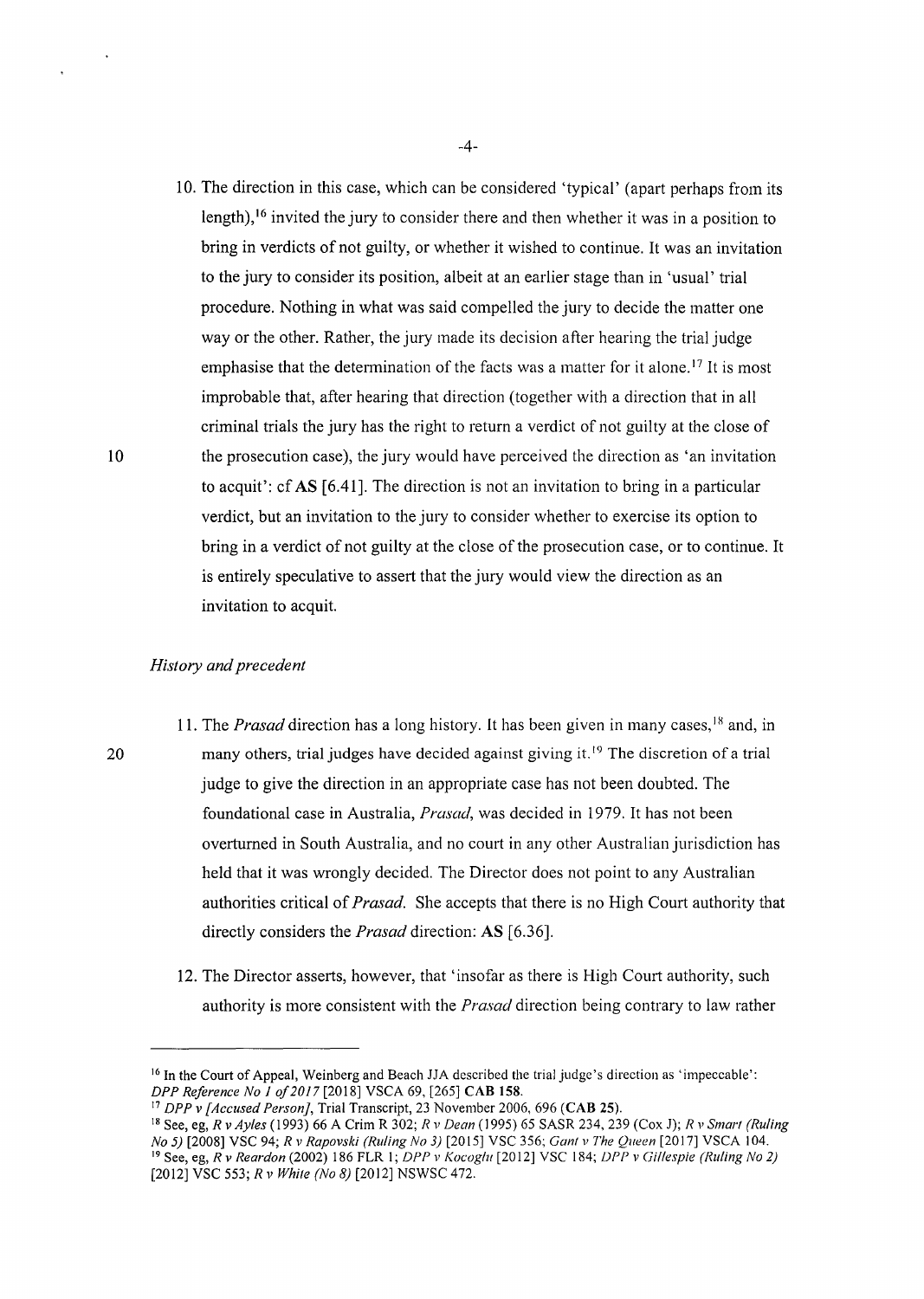than in accordance with law ... ': AS [6.36]. Reference is made to *Doney v The Queen*<sup>20</sup> *R v Baden-Clay*<sup>21</sup> and *IMM v The Queen*<sup>22</sup> None of the passages in those judgments relied upon by the Director assists her position.

- 13. In *Doney*, this Court stated that 'if there is evidence (even if tenuous or inherently weak or vague) which can be taken into account by the jury in its deliberations and that evidence is capable of supporting a verdict of guilty, the matter must be left to the jury for its decision'.23 Nothing in that statement casts any doubt on the *Prasad*  direction. Where a *Prasad* direction is given, the matter is 'left to the jury for its decision'. The effect of the direction is not to take the matter away from the jury, but to allow the jury to consider its position at, or subsequent to, the close of the prosecution case.
- 14. The Director's Submissions next refer to this Court's statement in *Baden-Clay* that the jury is to be viewed as 'the constitutional tribunal for deciding issues of fact'<sup>24</sup> (AS [6.38]). The Director also relies on the Court's conclusion in *IMM* that in determining the relevance of evidence, a trial judge should not take into consideration issues of credibility and reliability of evidence (AS [6.39]).
- 20 15. Three points are made in response to the Director's reliance on *Baden-Clay* and *!MM.* First, *Baden-Clay* was not a case about jury directions. It was an appeal from a decision of an intermediate appellate court that a verdict was unreasonable. To view the case as having anything to say about the correctness of *Prasad* is to take it too far out of its context. Secondly, and similarly, *IMM* was not a case about jury directions. It was a case about the proper construction of provisions of the unifonn evidence law. Thirdly, both cases comment on the jury's role in a criminal trial as the trier of fact. As noted above in these submissions, nothing in the *Prasad*  direction usurps the jury's role.

<sup>30</sup> 

<sup>20 (1990) 171</sup> CLR 207 *('Doney').* 

<sup>21 (2016) 258</sup> CLR 308 *('Baden-Clay').* 

<sup>&</sup>lt;sup>22</sup> (2016) 257 CLR 300 ('*IMM*').

<sup>&</sup>lt;sup>23</sup> (1990) 171 CLR 207, 214-5 (Deane, Dawson, Toohey, Gaudron and McHugh JJ).<br><sup>24</sup> *Baden-Clay* (2016) 258 CLR 308, 329 [65] (French CJ, Kiefel, Bell, Keane and Gordon JJ).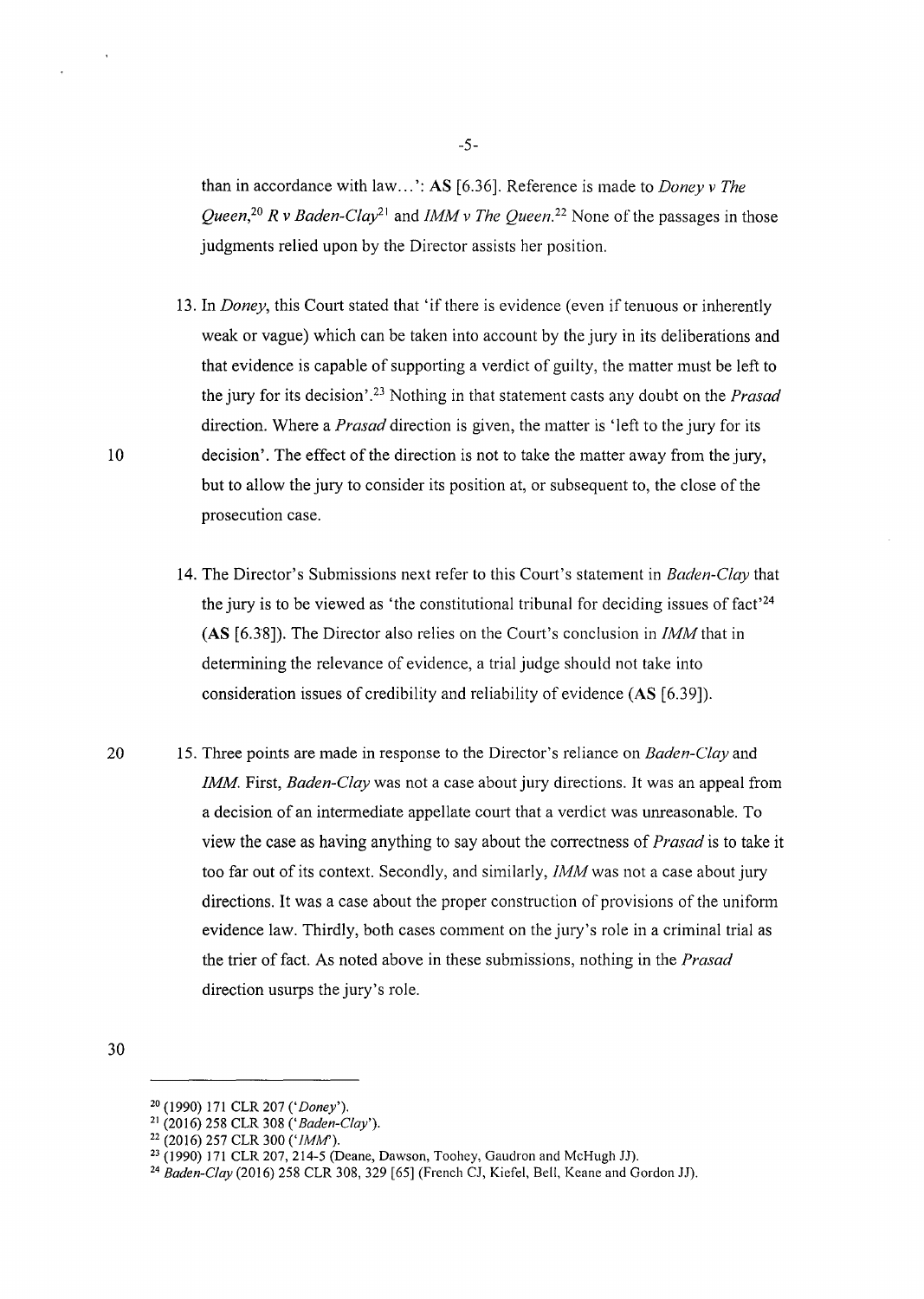- 16. The Director contends, for the first time in this Court, that the jury in a criminal trial has no right to acquit, of its own motion, at any time after the close of the prosecution case: AS [6.15]. Before the Court of Appeal, the Director had conceded that the jury has such a right.
- 17. The Director should not be permitted to resile from the concession made before the Court of Appeal. The Director's concession, upon which the Court of Appeal acted, means that this Court does not have the benefit of any consideration by the Court of Appeal of whether the jury has such a right to acquit after the close of the prosecution case.
- 18. In any event, the jury in a criminal trial does have such a right. In *Prasad,* King CJ stated that it was 'of course ... open to the jury at any time after the close of the case for the prosecution to inform the judge that the evidence which they have heard is insufficient to justify a conviction and to bring in a verdict of not guilty without hearing more'.25 Similarly, in *Pahuja,* King CJ described as 'undoubted' the 'right of a trial judge to inform the jury of *its power* to bring in a verdict of not guilty at any time after the conclusion of the case for the prosecution'.<sup>26</sup>
- 19. The existence of that right or power is also accepted in England. In *R v Speechley,*  Kennedy LJ stated that:

It appears to be accepted that a jury does have a right to acquit after the conclusion of the prosecution case, but we know of no case in which that right has ever been exercised other than at the invitation of the trial judge, and we are satisfied that it can only be exercised if the trial judge invites the jury to consider exercising it.<sup>27</sup>

<sup>25 (1979) 23</sup> SASR 161, 163. 26 (1987) 49 SASR 191,201 (emphasis added). 27 [2004] EWCA Crim 3067, [51]. See also *R v Collins* [2007] EWCA Crim 854, in which Gage LJ, giving the judgment of the English Court of Appeal, stated that' ... we find it difficult to hold that the common law right of a jury to stop a case after the close of the prosecution no longer exists': at [ 48].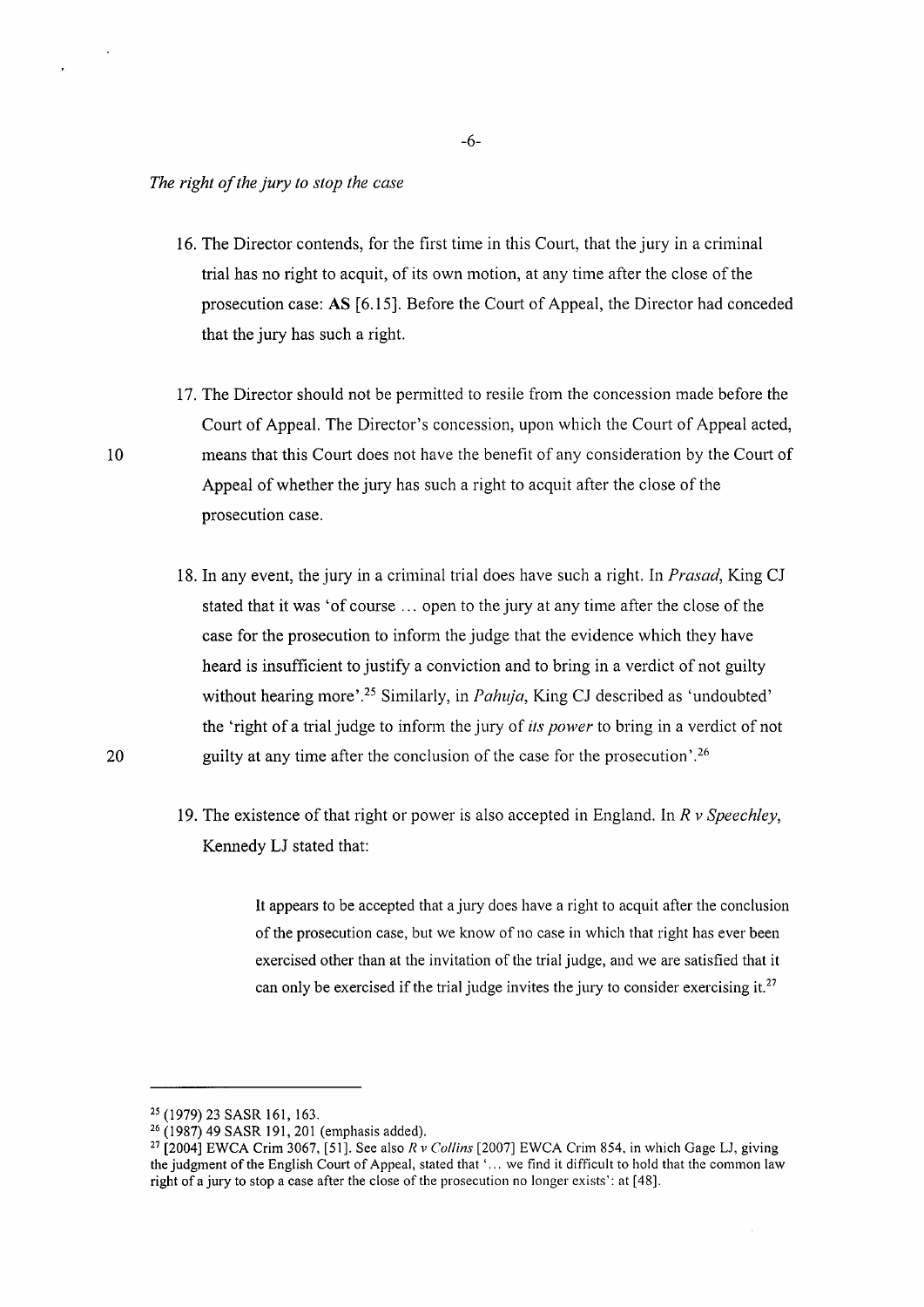- 20. As a matter of practice, it is most unlikely that a jury would exercise its power to return verdicts of not guilty at the close of the prosecution case without having been told about that power.
- 21. Plainly, the *Prasad* direction presupposes that the jury does have a right to return verdicts after the close of the prosecution case. If it were otherwise, the *Prasad*  direction would, absurdly, inform the jury of, and invite it to exercise, a power that it does not have. The lengthy history of the *Prasad* direction, and the fact that the correctness of *Prasad* has not been doubted in Australia, is a strong indicator that the right of the jury underlying the direction exists at common law. The Director points to no statutory provision which has the effect that that power of the jury (as distinct from a trial judge's power to inform the jury of that right by direction) no longer exists.

#### *The English cases*

- 22. The Director's submissions rely heavily on English authority, decided both before and after *Prasad.*
- 20 23. Given the strong precedential basis for the *Prasad* direction in Australia discussed above, considerable caution should be taken in relying on the English cases. That is all the more so given the different approach to directed acquittals applicable in England.28 In any event, the English cases merely:
	- a. express the reasons why a *Prasad* direction should only be given 'sparingly', and in appropriate cases;
	- b. fall short of holding that a direction inviting the jury to consider its position after the close of the prosecution case is 'contrary to law',<sup>29</sup> or will never be appropriate; and

-7-

<sup>28</sup>*Doney v The Queen* (1990) 171 CLR 207; cf *R v Galbraith* ( 1981) 73 Cr App R 124. Under the English approach, there is 'ample scope ... for trial judges to direct acquittals in cases they [regard] as particularly weak: *DPP Reference No I of2017* [2018] VSCA 69, [259] (Weinberg and Beach JJA) CAB 157. 29 *DPP Reference No I of2017* [2018] VSCA 69, [186] (Weinberg and Beach JJA) CAB 137.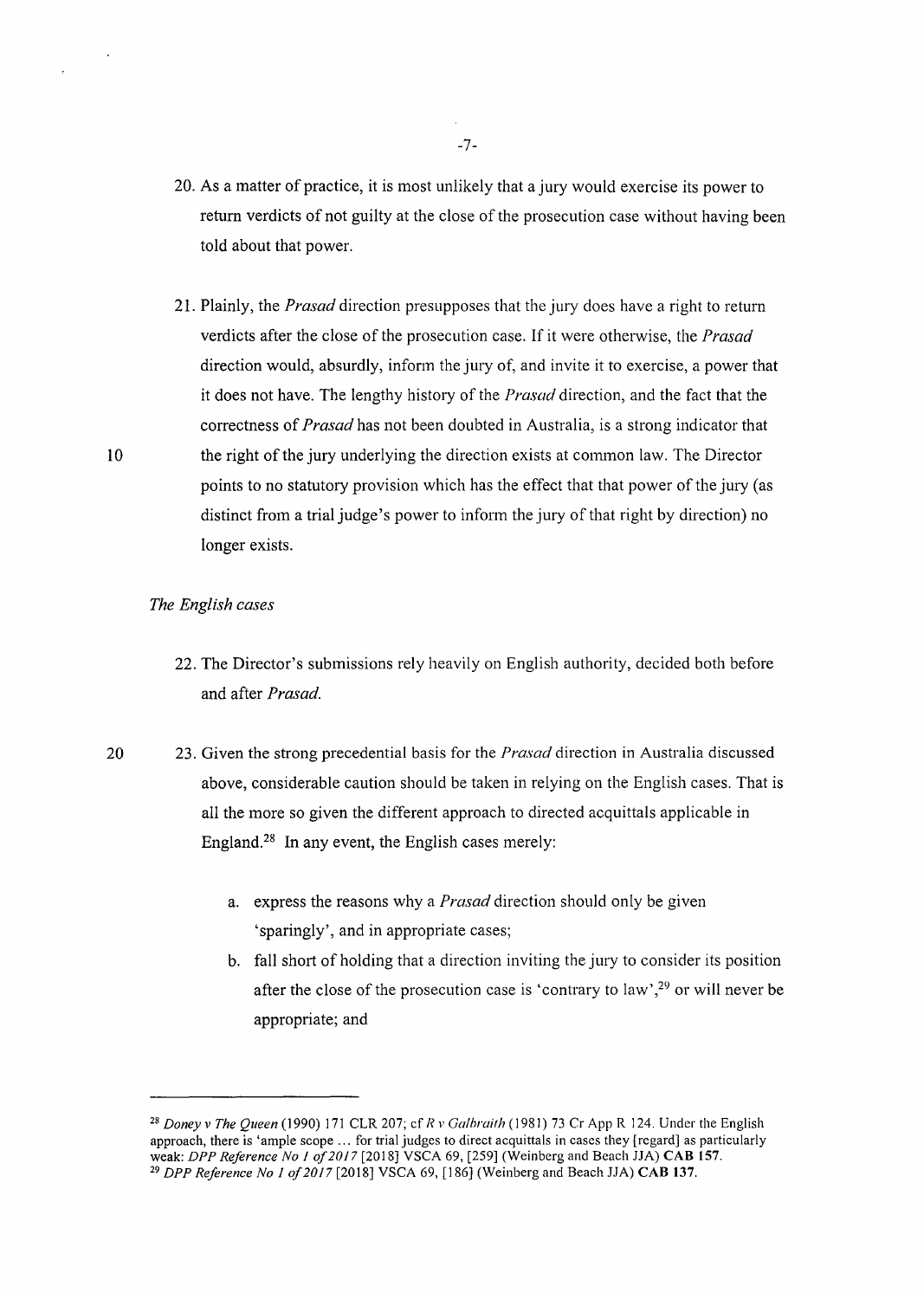- c. identify risks or concerns associated with giving a *Prasad* direction which are capable of being addressed by an appropriately-worded direction.
- 24. Under the heading 'Modern English practice', the Director refers to, and relies upon,  $R$  v Kemp,  $30 R$  v Speechlev,  $31 R$  v Collins,  $32$  and  $R$  v H(S),  $33$
- 25. In *Kemp,* the trial judge had expressed to the jury concern that, because of the unavailability of witnesses, 'we would have to adjoum today and come back tomorrow to hear the rest of the evidence and counsel's submissions ... '. He instructed the jury that the case could be brought to an end, without hearing from further witnesses, if the jury were 'all agreed that [they] have heard enough of it'. The judge then referred to the evidence of a defence witness who had contradicted the evidence of prosecution witnesses, stating that it was an 'account which ... you may think was entirely inconsistent with the account that you have heard from the three young women'. 34
- 26. The Court of Appeal (McCowan LJ, Morland and Buckley JJ) observed that this direction, taken in context, would have been perceived by the jury as an intimation from the judge that 'they might well think, having heard that [witness], that it would be impossible for them to conclude that she was not giving an honest and accurate account'.<sup>35</sup> The Court of Appeal's observations on the practice of 'inviting' a jury to consider its position, quoted in AS [6.23], must be read in the context of the direction given in that case which could fairly be described as an 'invitation to acquit'. Any risk that a direction will be seen as an 'invitation to acquit' can be eliminated in a properly-worded direction which appropriately emphasises that the decision on the facts of the case is a matter for the jury alone.
- 27. The Court of Appeal observed in *Kemp* that 'a jury may well use their common sense and read a mere intimation that they have a right to stop a case as an

10

<sup>30 [1995] 1</sup> Cr App R 151 *('Kemp').* 

<sup>31</sup> [2004] EWCA Crim 3067 *('Speechley').* 

<sup>32 [2007]</sup> EWCA Crim 854 *('Collins').* 

<sup>33 [2011] 1</sup> Cr App R 14. 34 *Kemp* [1995] I Cr App R 151, 153-4. 35 Ibid 154.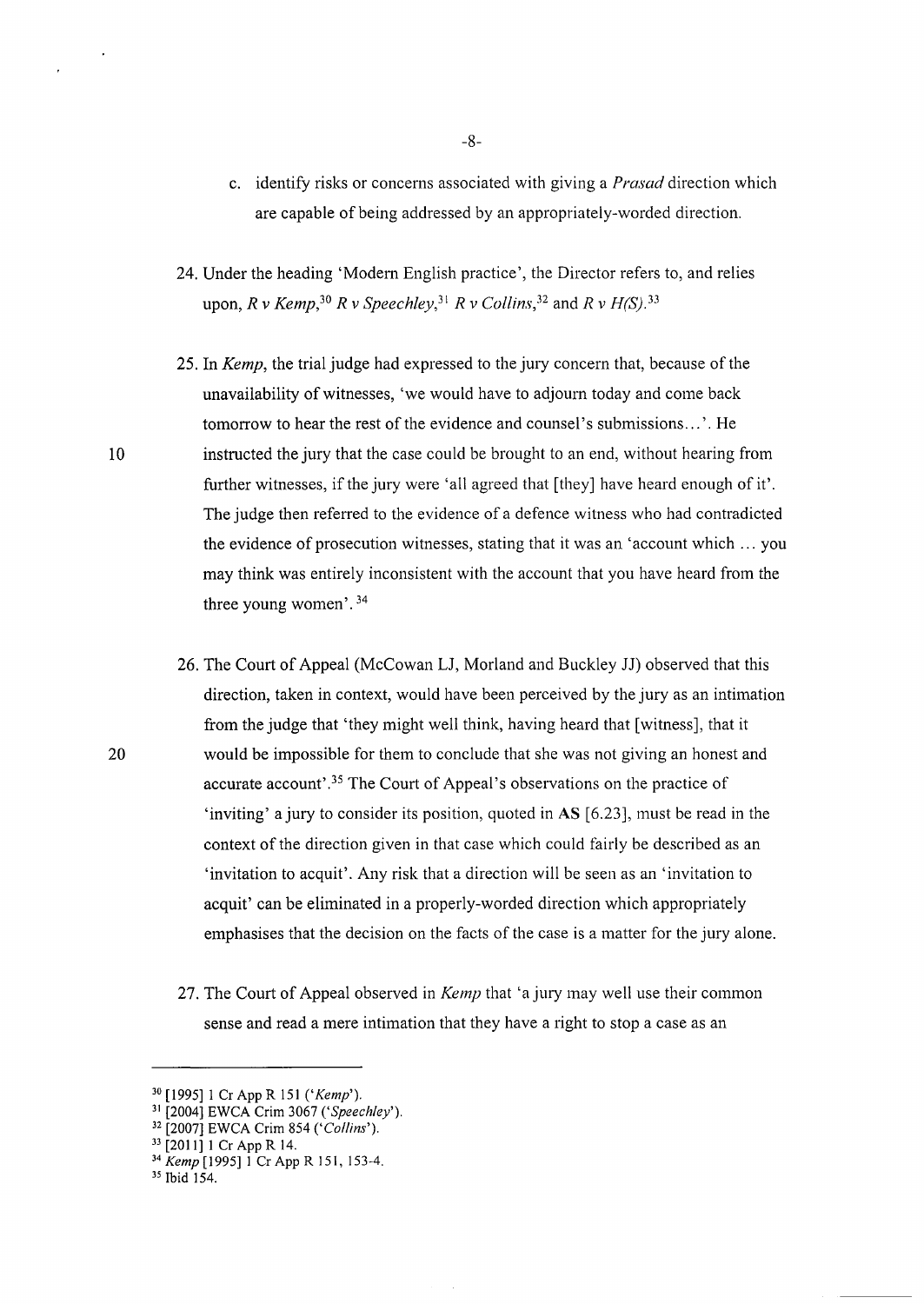invitation to acquit, on the basis that a judge is not likely to be giving them the intimation unless he thinks that they should acquit' . 36 That is inappropriately speculative, at least as a general statement. Further, any such risk, if it exists, is easily met by appropriate direction along the lines the trial judge gave in this case, informing the jury that 'in *all* criminal trials a jury has the right' to bring in a not guilty verdict at the close of the Crown case. 37

- 28. *Speechley* did not directly raise the appropriateness of giving a *Prasad* direction. The relevant ground of appeal raised the question whether defence counsel -- not the judge — could remind the jury of its right to acquit at any time after the close of the prosecution case. The Court (Kennedy LJ, Bell and Hughes JJ) concluded that the right to bring in a verdict of not guilty at that time 'can only be exercised if the trial judge invites the jury to consider exercising it<sup>'</sup>.<sup>38</sup> The Court went on to state that it found 'it difficult to envisage any circumstance where in reality it will be appropriate in the interests of justice for a judge to invite the jury to acquit'. 39 That observation did not need to be made to decide the case. Further, the observation that appropriate circumstances to give the invitation may be 'difficult to envisage' differs from the practice of giving the direction 'sparingly'<sup>40</sup> only by degree.
- 20 29. In *Collins,* Gage LJ, giving the judgment of the Court, stated that the practice of inviting the jury to exercise its right to bring the trial to an end after the close of the prosecution case 'has been comprehensively disapproved'.<sup>41</sup> The Court did not, however, state that the practice could never be appropriate, or hold that it would necessarily be an error for a trial judge to give such a direction. Gage LJ appeared to acknowledge that there may be circumstances in which the direction was appropriate, noting that 'at the very least it [the practice of giving the direction] could only be exercised in the most exceptional circumstances and certainly not in a multi-handed case of some complexity' . 42

<sup>&</sup>lt;sup>36</sup> Ibid 156.<br><sup>37</sup> *DPP v [Accused Person]*, Trial Transcript, 23 November 2006, 696 (CAB 25) (emphasis added).<br><sup>38</sup> [2004] EWCA Crim 3067, [51].

<sup>&</sup>lt;sup>39</sup> Ibid [53].<br><sup>40</sup> Pahuja (1987) 49 SASR 191, 201 (Cox J).

<sup>&</sup>lt;sup>41</sup> [2007] EWCA Crim 854, [48].<br><sup>42</sup> Ibid [48], [56].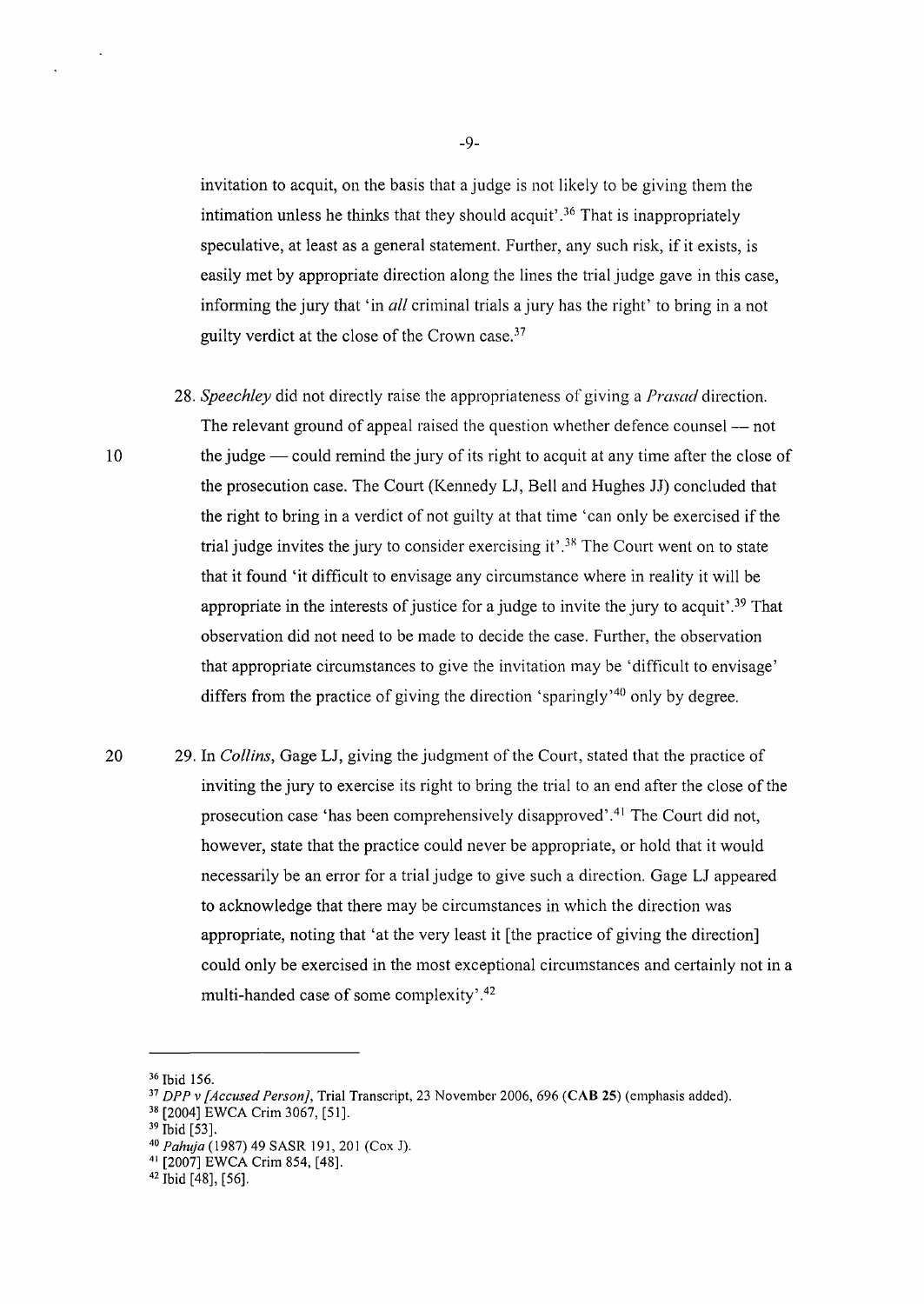- 30. The Court went on to list eight 'dangers' associated with giving such a direction.<sup>43</sup> In circumstances where the Court in *Collins* did not declare that a direction inviting the jury to consider whether to return a verdict of not guilty at the close of the prosecution was contrary to law, these 'dangers' are best viewed as illustrative of the reasons why the discretion to give a *Prasad* direction should be exercised 'sparingly', and only in appropriate cases where, for example, the factual evidence is not complex and there is only one accused (see the fifth 'danger' noted in *Collins). <sup>44</sup>*
- 10 31. Other 'dangers' mentioned in *Collins,* such as the risk of a jury being 'keen to register independence' and the need to avoid being seen as inviting the jury to acquit (see the third and fourth 'dangers') can be addressed by an appropriately worded direction which emphasises that the jury is the trier of fact. Other 'dangers' mentioned by Gage LJ concern possible prejudice to the prosecution in presenting its case. Again, this may be a proper matter for a trial judge to take into account in detennining whether to exercise the discretion to give a *Prasad* direction. It is likely to be a more pressing concern where the prosecution evidence is complex and requires explanation by way of address.
- 20 32. In  $R v H(S)$ <sup>45</sup>, the trial judge had told the jury that he had withdrawn one count from their consideration, but that there was some evidence that would entitle them to convict on a second count, so it would be improper for him to withdraw the case on that count. He added that it was, however, open to the jury at any stage to acquit the accused. He told the jury to retire for 'two or three minutes' to consider whether they wanted to hear more evidence. After the jury returned with a not guilty verdict, the judge described the case as a 'scandalous waste of taxpayers' money'.<sup>46</sup> The Court of Appeal did not have to consider the correctness of a properly worded direction inviting the jury to consider its position at the close of the prosecution case.

<sup>&</sup>lt;sup>43</sup> Ibid [49].<br><sup>44</sup> As to the undesirability of giving a *Prasad* direction where the Crown case is complex or difficult to understand without addresses and summing-up, see *Seymour v The Queen* (2006) 162 A Crim R 576, 595 [66] (Hunt AJA).<br><sup>45</sup> [2011] 1 Cr App R 14.<br><sup>46</sup> Ibid [14]-[15].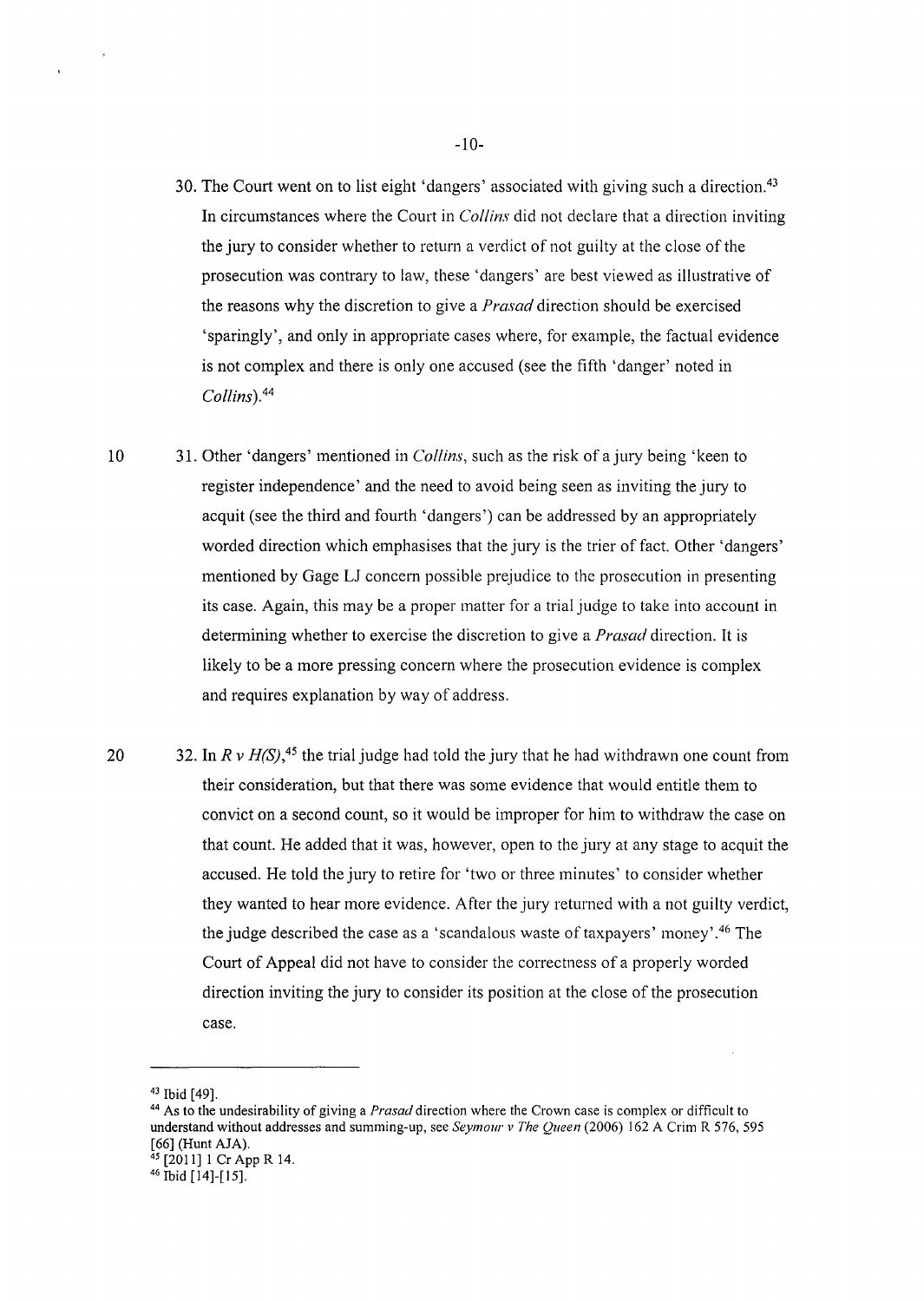- 33. Leveson LJ (delivering the judgment of the Court) did, however, refer to criticisms of the practice, including those made in *Collins,* and also referred to the interests of victims and witnesses in having the trial heard through to a conclusion culminating in a fair analysis of the issues from the judge.<sup>47</sup> It is important to observe, however, that the Court did not hold that it would never be appropriate to give a properly worded direction. Leveson LJ expressly stopped short of doing so, stating that '[t]his is not the case in which to go further than the authorities have hitherto decided although we do echo and endorse the views expressed by this court in the cases set out above'.<sup>48</sup>
- 34. In summary, the English cases (i) express the reasons why a *Prasad* direction should be given only in rare cases, or 'sparingly';<sup>49</sup> and (ii) fall short of holding that a direction inviting the jury to consider its position after the close of the prosecution case will never be appropriate. The concerns about the practice identified in those cases can be addressed by appropriate direction. For those reasons, the English cases do not support the Director's contention that the giving of a *Prasad* direction is 'contrary to law'.

#### 20 *Statute*

- 35. The Director's statutory argument which Weinberg and Beach JJA described as 'strained and unconvincing'<sup>50</sup> — refers to various provisions of the *Criminal Procedure Act 2009* (Vic) ('CPA'), the *Jury Directions Act 2015* (Vic) ('JDA') and the *Juries Act 2000* (Vic).
- 36. The power to give a *Prasad* direction is a long-standing common law principle. In the decades since *Prasad* was decided, the power has been exercised in cases where it is appropriate to give such a direction. The direction protects the rights and

<sup>47</sup> Ibid [50]. 48 Ibid [51] referring to *R v Falconer-Atlee* ( 1974) 58 Cr App R 348; *Kemp* [ 1995] I Cr App R 151;

<sup>&</sup>lt;sup>49</sup> See Pahuja (1987) 49 SASR 191, 201 (King CJ).<br><sup>50</sup> DPP Reference No 1 of 2017 [2018] VSCA 69, [266] **CAB 158**. Maxwell P similarly concluded that there was no statutory provision which would justify a conclusion that the practice of giving a *Prasad* direction in appropriate cases is contrary to law: *DPP Reference No 1 of 2017* [2018] VSCA 69, [4] **CAB 78**.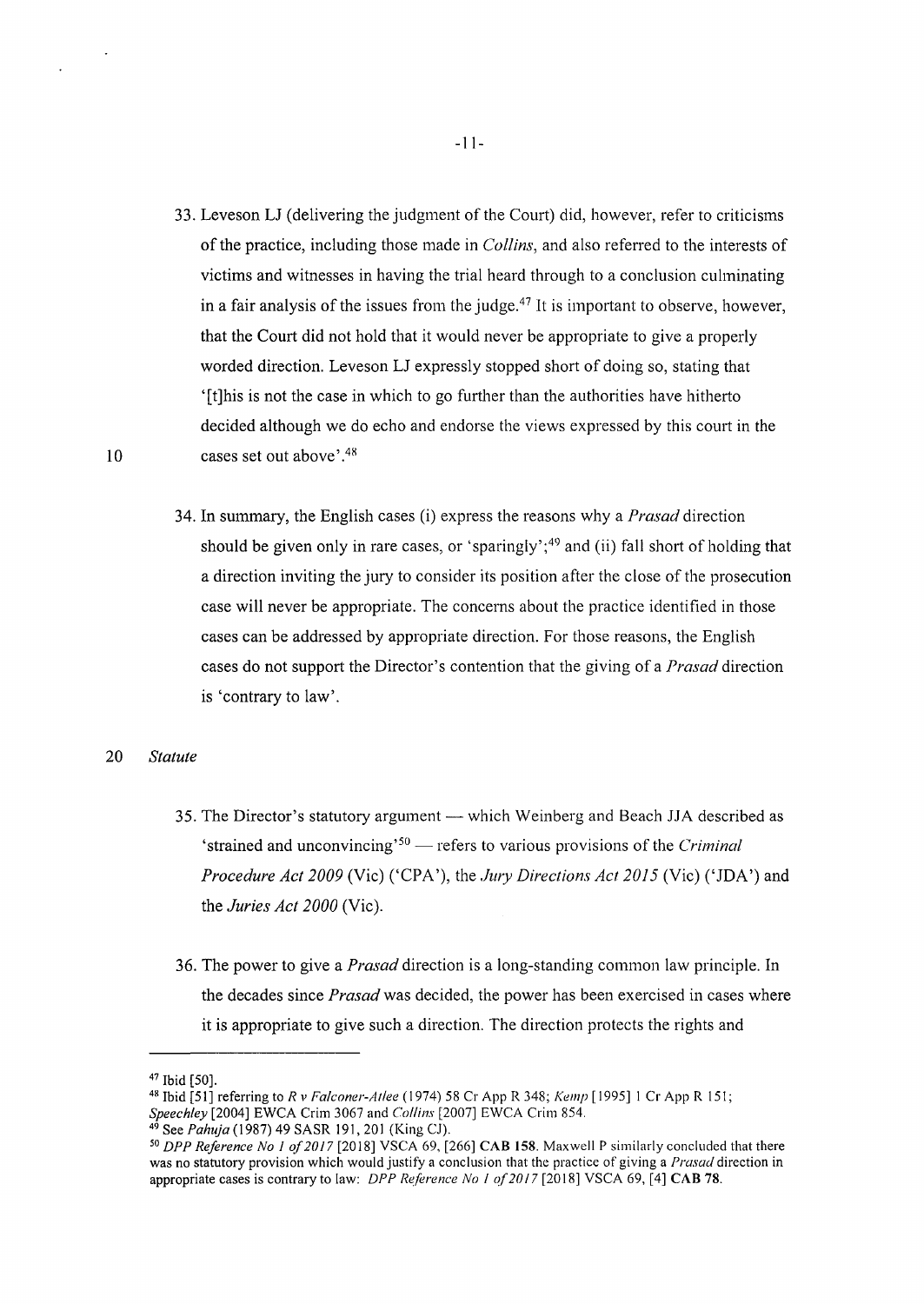interests of a criminal accused by permitting the jury to bring an end to an unmeritorious trial at an earlier stage than typical in criminal procedure.<sup>51</sup> Against that context, it is noteworthy that not one of the Acts upon which the Director relies mentions the *Prasad* direction (whether by name or by description of its essential features), still less (expressly) abolishes it. Nor do any of those Acts on their proper construction, by necessary implication, abrogate the power to give the direction in an appropriate case. There is simply no manifest intention to alter the common law principle described in *Prasad.* 5<sup>2</sup>

- 10 37. Section 234(1) of the CPA, upon which the Director relies, provides that '[t]he prosecution is entitled to address the jury for the purpose of summing up the evidence  $-$  (a) after the close of all evidence; and (b) before the closing address of the accused, if any ... '.
	- 38. Section 234(1) does not abolish the common law power to give a *Prasad* direction.
	- 39. First, the 'entitlement' conferred by s 234(1) cannot have been intended to be absolute. Section 226(1)(a) of the CPA provides that after the close of the prosecution case, an accused is entitled to make a submission that there is no case for the accused to answer. If that no case submission is accepted, then there will be no opportunity for the prosecution to address the jury. Nor will there be any opportunity if, before addresses, the trial judge determines to discharge the entire jury without verdict for any reason (as may occur if, for example, inadmissible evidence has been led and it is not possible to cure the consequential prejudice to the accused by direction). It could not sensibly be argued that  $s$  234(1) curtails a trial judge's power to discharge the jury before the prosecutor's closing address. Section 234(1) therefore affords only a qualified entitlement. That entitlement must be construed as applying only where the trial is continuing and has not, for any reason (including the jury's exercise of its right to return a verdict of not guilty after the close of the prosecution case), come to an end before addresses. The above

20

<sup>51</sup>*DPP Reference No 1 of2017* [2018] VSCA 69, [233] (Weinberg and Beach JJA) CAB ISO. 52 See *American Dairy Queen (Qid) Pty Ltd v Blue Rio Pty Ltd* (1981) 147 CLR 677, 682 (Mason J): 'The

general rule is that the courts will construe a statute in conformity with the common law and will not attribute to it an intention to alter common law principles unless such an intention is manifested according to the true construction of the statute'. See also *Potter v Minahan* (1908) 7 CLR 277, 304 (O'Connor J).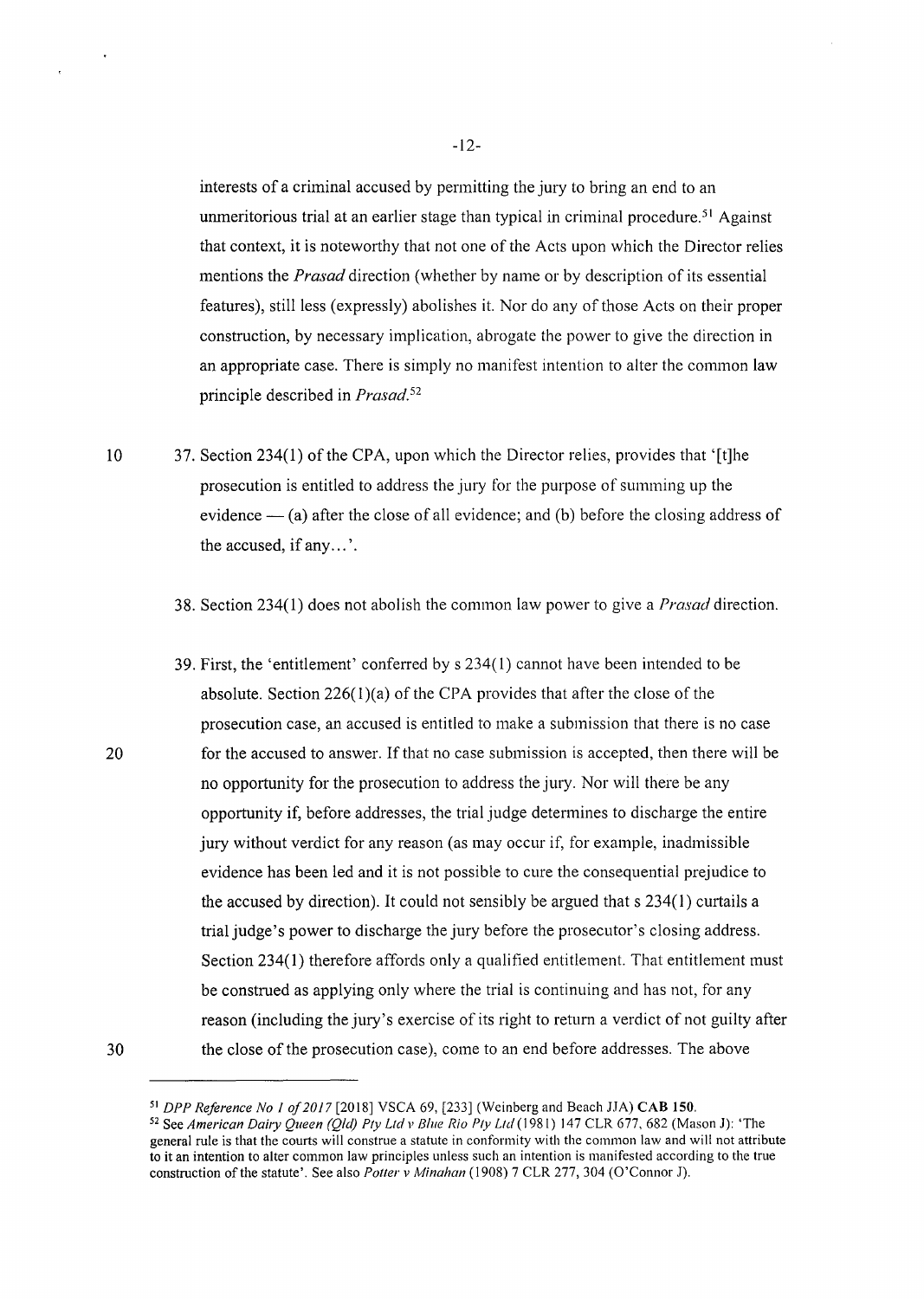construction being open, it must be preferred over any alternative construction which is not consonant with the maintenance of common law powers.<sup>53</sup>

- 40. Secondly, s 234(1) of the CPA must be read together with s 213(2) of that Act, which provides that '[n]othing in this Act removes or limits any powers of a trial judge that existed immediately before the commencement of this Act'.<sup>54</sup> Section 213(2) thereby preserves 'powers' exercisable by a trial judge at common law. The word 'power' is not defined. It should not be given a narrow interpretation given that the evident purpose of s 213(2) includes the preservation of the common law powers of a trial judge.
- 41. The trial judge has a discretion whether or not to give a *Prasad* direction. The exercise of that discretion is the exercise of a 'power'. The JDA itself uses the terminology of 'power' to describe the giving of a jury direction when referring, in s 63(2), to the 'power of a trial judge to give the jury an explanation of the phrase "proof beyond reasonable doubt"'. Similarly, the giving of a *Prasad* direction, which includes giving the jury an explanation of its power to return a verdict of not guilty after the close of the prosecution case, is the exercise of a 'power' of a trial judge within the meaning of  $s$  213(2) of the CPA.
- 20

10

- 42. Section 213(2) of the CPA therefore preserves the common law power to give a *Prasad* direction. In the context of that provision, it would be an error to attribute to the legislature an intent by virtue of s 234( 1) to abrogate the *Prasad* direction.
- 43. The Director next states that the JDA and the *.Juries Act 2000* do not 'contemplate the giving of a *Prasad* direction': AS [6.34]-[6.35]. It is not to the point that those Acts do not contemplate, or mention, *Prasad.* The question is whether any provision of those Acts abolishes, expressly or impliedly, the common law power to give a *Prasad* direction. Where it is intended that a provision of the JDA abolish a common law principle, this is stated expressly, together with a reference to the

-13-

<sup>30</sup> 

<sup>53</sup>*Balog v Independent Commission Against Corruption* ( 1990) 169 CLR 625, 635-6 (Mason CJ, Deane, Dawson, Toohey and Gaudron JJ): '... where two alternative constructions of legislation are open, that which is consonant with the common law is to be preferred'.

<sup>&</sup>lt;sup>54</sup> The common law power to give a *Prasad* direction existed long before the commencement of the CPA on 1 January 2010.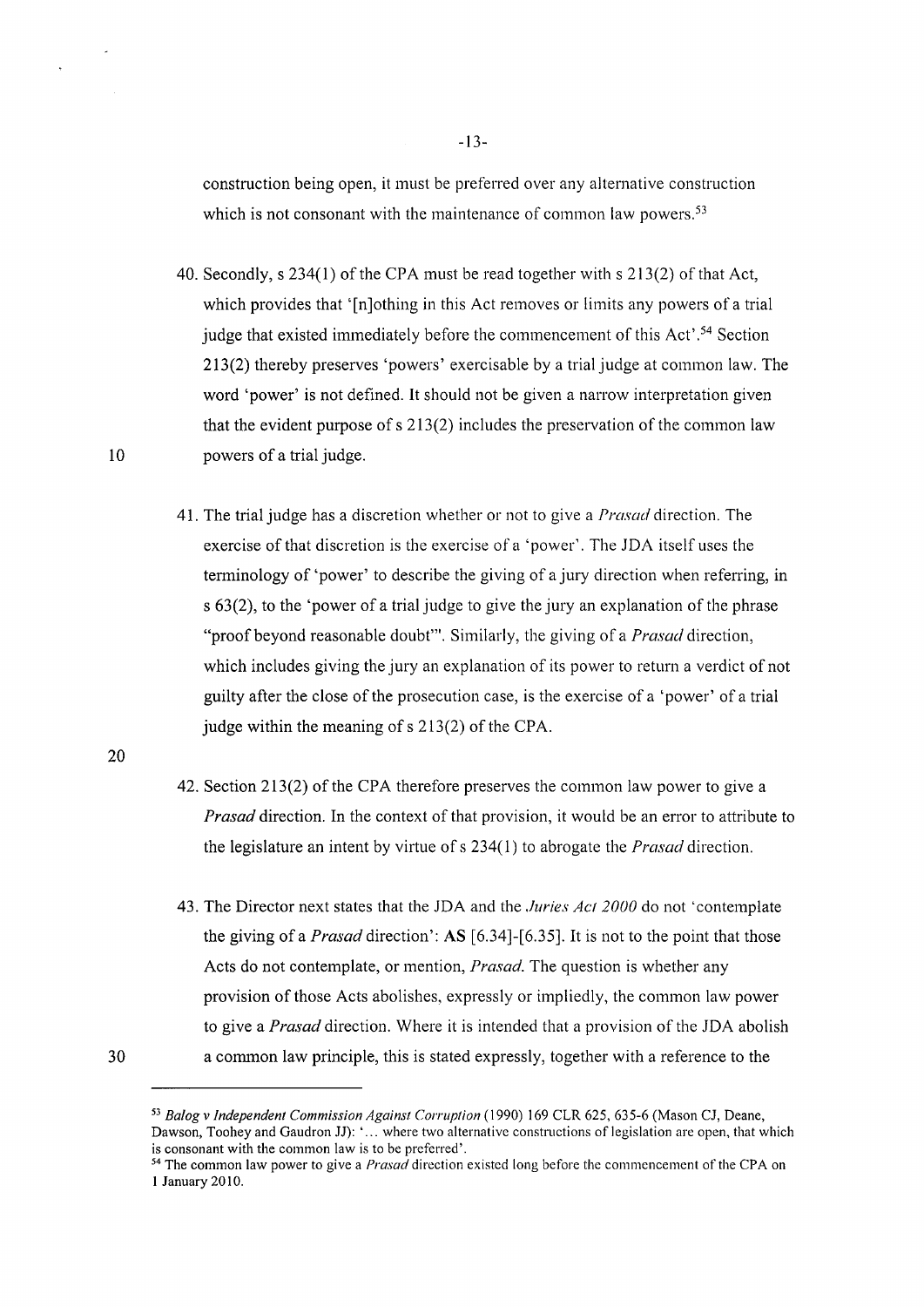case or cases establishing the relevant common law principle. 55 The fact that *Prasad* is not expressly referred to in the JDA is a strong indicator that the legislature, in enacting the JDA, had no intention to abolish the *Prasad* direction.

#### *Conclusion*

- 44. The giving of a *Prasad* direction, in an appropriate case, is not contrary to law. It is a well-established principle in the common law of Australia that a trial judge may infonn the jury of its right to return a verdict of not guilty at any time after the close of the prosecution case. No decision of this Court has abolished the principle, and no Victorian statutory provision has abolished the principle.
- 45. The direction serves an impotiant public interest in saving time and expense in the administration of criminal justice.<sup>56</sup> It also protects the rights and interests of an accused person as it allows the accused to have 'the strain of undergoing a highly stressful experience lifted from his or her shoulders once the jury determined that they did not wish to hear any more evidence.<sup>57</sup> There is no reason why appropriately-worded *Prasad* directions should not continue to be given 'sparingly' in appropriate cases.

#### 20 **Part VII: Order Sought**

46. The order sought by the Acquitted Person is that this appeal be dismissed.

#### **Part VIII: Costs**

47. In addition to the order referred to above at paragraph 46, the Acquitted Person seeks an order that the Appellant pay its costs of the appeal, and of the application for special leave to appeal. In that respect, at paragraph 4.1 of the Application for Special Leave to Appeal dated 19 April 2018, the Director expressly stated that

*<sup>55</sup>*See *JDA* ss 4, 17, 44, 44E, 440, 44K, 44M, 54, 62, 64D, 64G. 56 *DPP Reference No 1 of2017* [2018] VSCA 69, [233] (Weinberg and Beach JJA) CAB **150.**  57 Ibid.